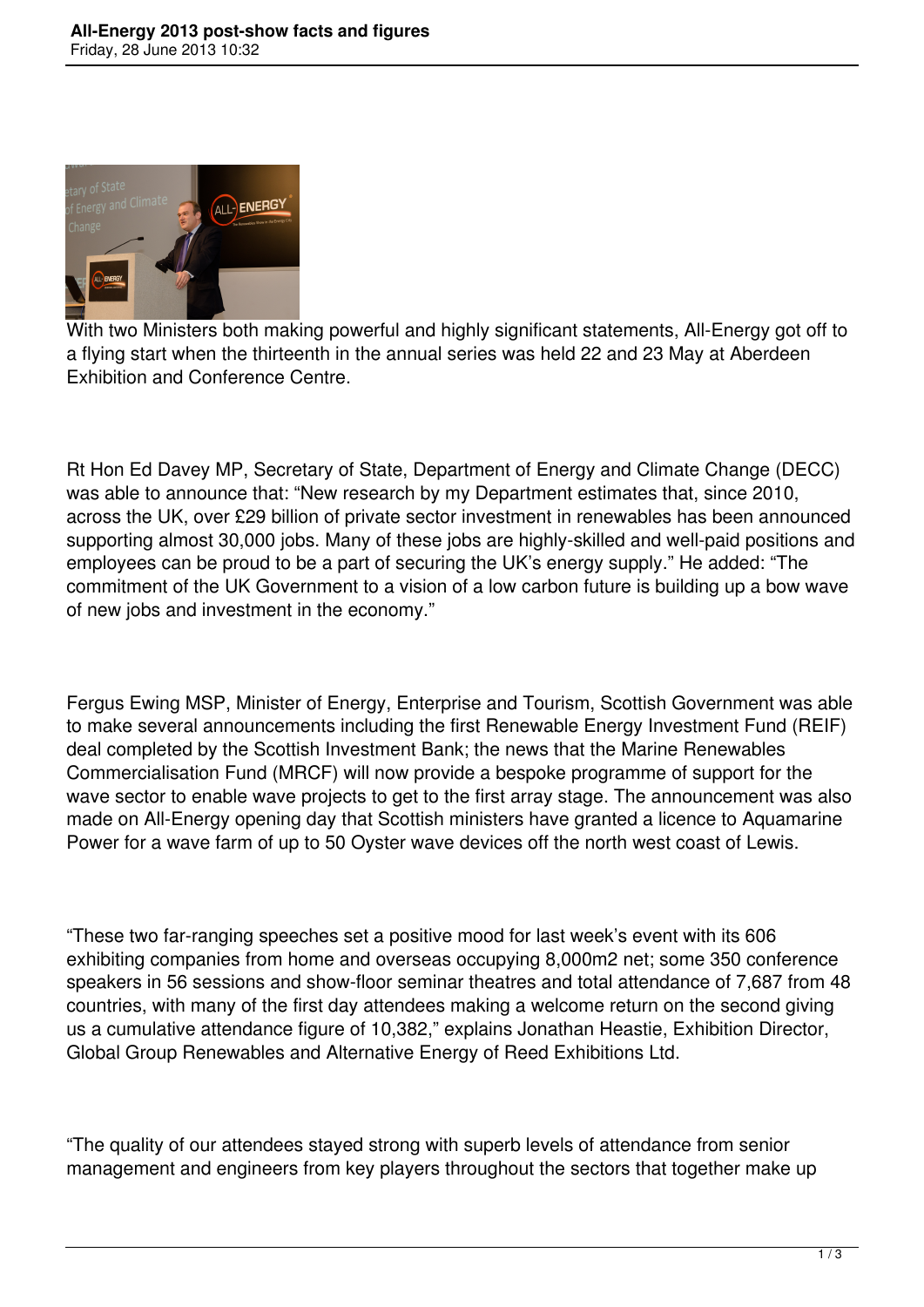both sides of the buying:selling fence of the renewable energy industry.

"This undoubtedly led to the strong feeling of busy-ness within the exhibition, good attendance at conference sessions, evidence of successful networking at the Giant Networking Evening and complements reaching us via email and on Twitter.

"We introduced new features this year including more show-floor seminar theatres for those wanting a quick 'take' on key subjects – business energy efficiency, offshore wind, and wave and tidal; extended our visitor trails to help people find their way around the show; had 'The Energy Hub' meeting area, sponsored by The Crown Estate; and hosted an important regional meeting today where renewables groups from home and overseas shared their thoughts, successes and challenges. We plan to make this meeting an annual feature of All-Energy.

"Our top trails proved to be offshore and onshore wind – with a virtual tie; wave and tidal followed close behind, energy efficiency was in fourth place, solar energy in fifth, offshore maintenance was sixth, renewable heat seventh, jobs eighth, bioenergy ninth, investment tenth, hydropower eleventh, and low carbon transport twelfth."

Attendees came from Argentina, Australia, Austria, Barbados, Belgium, Brazil, Canada, Chile, China, Colombia, Costa Rica, Czech Republic, Denmark, Egypt, Estonia, Finland, France, Germany, Hungary, Iceland, India, Ireland, Italy, Jamaica, Japan, Korea, Kuwait, Latvia, Malta, Mexico, Morocco, The Netherlands, New Zealand, Nigeria, Norway, Poland, Portugal, Saudi Arabia, Singapore, Spain, Sri Lanka, Sweden, Switzerland, Tunisia, Turkey, UAE, UK, and USA. The top six countries (after the UK) were Germany, The Netherlands, Italy, Canada, Norway and the USA.

All available All-Energy conference presentations are now online on the All-Energy website.

All-Energy is held in association with RenewableUK, Scottish Renewables, Aberdeen Renewable Energy Group (AREG), and UK Trade & Investment – who bought delegations from 22 countries to the show. It is supported by close on 30 government departments, develop0ment agencies, professional bodies and trade associations.